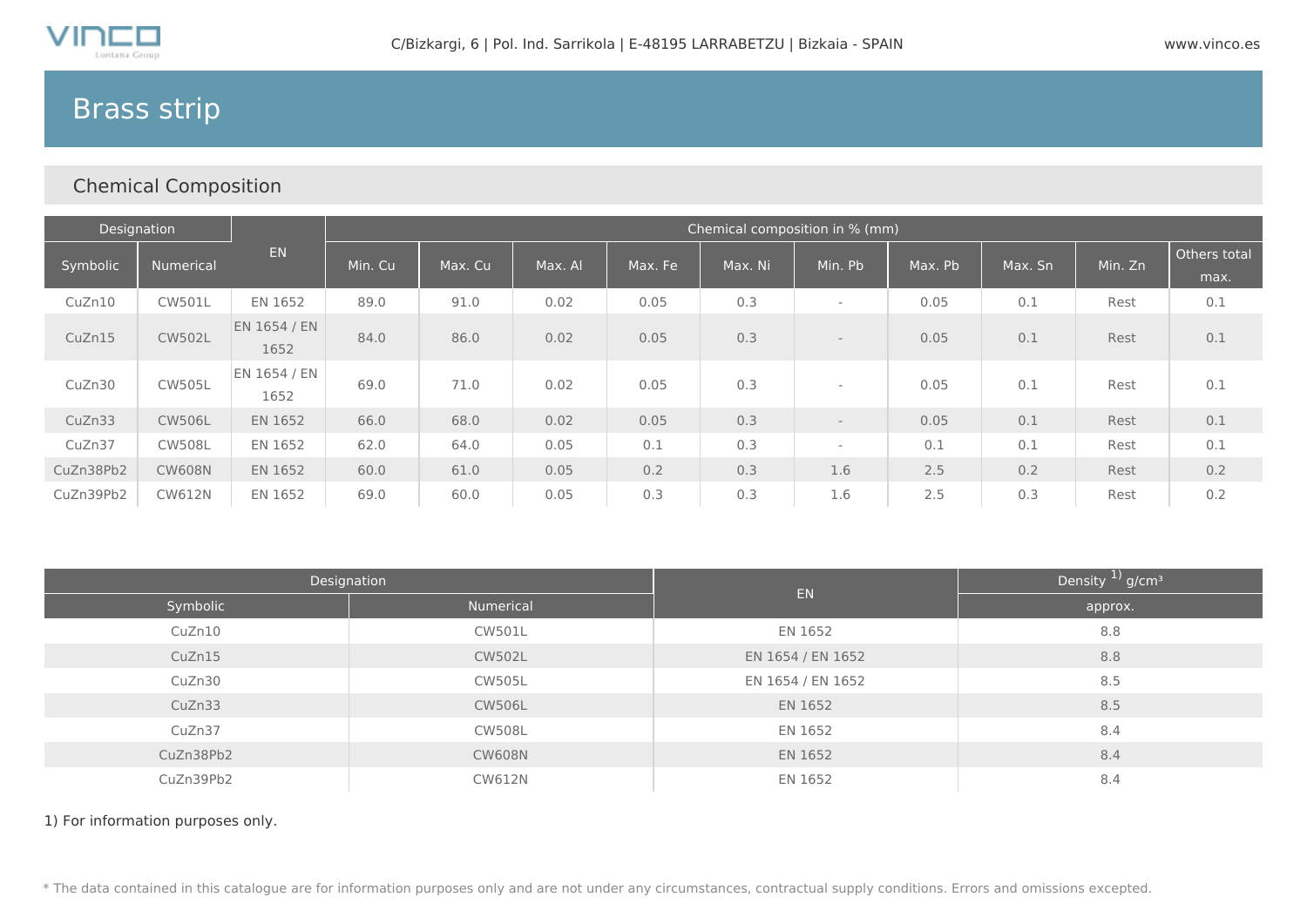

## Equivalents

|           |               |                   | Approximate international equivalents |                 |                          |  |  |  |  |
|-----------|---------------|-------------------|---------------------------------------|-----------------|--------------------------|--|--|--|--|
|           | Numerical     | EN                | AMERICAN                              | <b>JAPANESE</b> | <b>CHINESE</b>           |  |  |  |  |
| Symbolic  |               |                   | <b>US</b>                             | JIS             | <b>GB</b>                |  |  |  |  |
| CuZn10    | <b>CW501L</b> | EN 1652           |                                       |                 |                          |  |  |  |  |
| CuZn15    | <b>CW502L</b> | EN 1654 / EN 1652 |                                       |                 |                          |  |  |  |  |
| CuZn30    | <b>CW505L</b> | EN 1654 / EN 1652 |                                       |                 |                          |  |  |  |  |
| CuZn33    | <b>CW506L</b> | EN 1652           | C26800                                | C 2680          | $\overline{\phantom{a}}$ |  |  |  |  |
| CuZn37    | <b>CW508L</b> | EN 1652           | C27400                                | C 2720          | H62                      |  |  |  |  |
| CuZn38Pb2 | <b>CW608N</b> | EN 1652           |                                       |                 |                          |  |  |  |  |
| CuZn39Pb2 | <b>CW612N</b> | EN 1652           |                                       |                 |                          |  |  |  |  |

## Mechanical properties

## **MECHANICAL PROPERTIES EN 1652 / EN 1654 BRASS STRIP**

| Designations |               | Tensile strength Rm        |                          | Conventional yield strength at<br>$0.2\%$ Rp $_{0.2}$ |            | Elongation <sup>1)</sup>                                            |                            | HV hardness                |                          |        |
|--------------|---------------|----------------------------|--------------------------|-------------------------------------------------------|------------|---------------------------------------------------------------------|----------------------------|----------------------------|--------------------------|--------|
|              |               | N/mm <sup>2</sup>          |                          | N/mm <sup>2</sup>                                     |            | $A_{50}$ mm for<br>$A_{50}$ mm for<br>thicknesses<br>thicknesses up |                            |                            |                          |        |
| Material     |               | Metallurgical<br>condition | min.                     | max.                                                  | min.       | max.                                                                | to 2.5 mm<br>(inclusive) % | above 2.5 mm<br>$\sqrt{6}$ | min.                     | max.   |
| Symbolic     | Numerical     |                            |                          |                                                       |            |                                                                     | min.                       | min.                       |                          |        |
|              |               | R240                       | 240                      | 290                                                   | (max. 140) |                                                                     | 36                         | 45                         | $\sim$                   | $\sim$ |
|              |               | H050                       | $-$                      | $\overline{\phantom{a}}$                              | $\sim$     |                                                                     | $\overline{\phantom{a}}$   | $\sim$                     | 50                       | 80     |
|              |               |                            |                          |                                                       |            |                                                                     |                            |                            |                          |        |
| CuZn10       | <b>CW501L</b> | R280                       | 280                      | 360                                                   | (min. 200) |                                                                     | 13                         | 20                         | $-$                      | $-$    |
|              |               | H080                       | $\overline{\phantom{a}}$ | $\sim$                                                |            |                                                                     | $\sim$                     | $\sim$                     | 80                       | 110    |
|              |               |                            |                          |                                                       |            |                                                                     |                            |                            |                          |        |
|              |               | R360                       | 350                      | $\sim$                                                | (min. 290) |                                                                     | 4                          | 8                          | $\overline{\phantom{a}}$ | $\sim$ |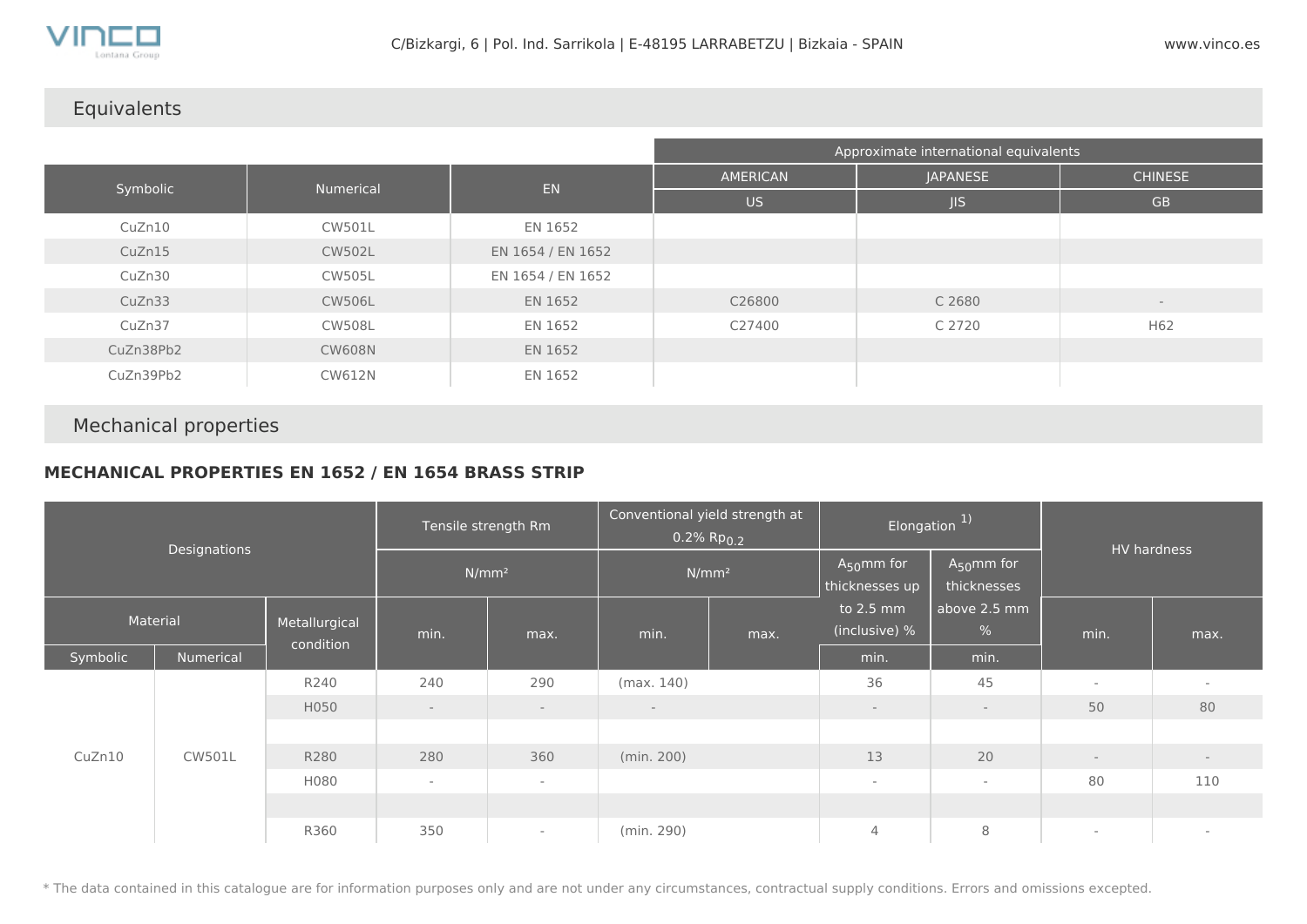

#### C/Bizkargi, 6 | Pol. Ind. Sarrikola | E-48195 LARRABETZU | Bizkaia - SPAIN WWW.vinco.es

| Designations     |               | Tensile strength Rm        |                          |                          | Conventional yield strength at<br>$0.2\%$ Rp $_{0.2}$ |                                   | Elongation <sup>1)</sup>       |                             | HV hardness              |                             |
|------------------|---------------|----------------------------|--------------------------|--------------------------|-------------------------------------------------------|-----------------------------------|--------------------------------|-----------------------------|--------------------------|-----------------------------|
|                  |               |                            | $N/mm^2$                 | $N/mm^2$                 |                                                       | $A_{50}$ mm for<br>thicknesses up | $A_{50}$ mm for<br>thicknesses |                             |                          |                             |
|                  | Material      | Metallurgical<br>condition | min.                     | max.                     | min.                                                  | max.                              | to 2.5 mm<br>(inclusive) %     | above 2.5 mm<br>%           | min.                     | max.                        |
| Symbolic         | Numerical     |                            |                          |                          |                                                       |                                   | min.                           | min.                        |                          |                             |
|                  |               | H110                       | $\sim$                   | $\sim$                   | $\sim$                                                |                                   | $\sim$                         | $\sim$                      | 110                      | $\sim$                      |
|                  |               | R260                       | 260                      | 310                      | (max. 170)                                            |                                   | 36                             | 45                          | $\sim$                   | $\sim$                      |
|                  |               | H055                       | $\sim$                   | $\sim$                   | $\sim$                                                |                                   | $\mathcal{L}^{\pm}$            | $\sim$                      | 55                       | 85                          |
|                  |               |                            |                          |                          |                                                       |                                   |                                |                             |                          |                             |
|                  |               | R300                       | 300                      | 370                      | (min. 150)                                            |                                   | 16                             | 25                          | $\overline{\phantom{a}}$ | $\pm$                       |
|                  |               | H085                       | $\overline{\phantom{a}}$ | $\sim$                   | $\overline{\phantom{a}}$                              |                                   | $\sim$                         | $\sim$                      | 85                       | 115                         |
| CuZn15<br>CW502L |               |                            |                          |                          |                                                       |                                   |                                |                             |                          |                             |
|                  |               | R350                       | 350                      | 420                      | (min. 250)                                            |                                   | $\,8\,$                        | 12                          | $\mathcal{L}$            | $\omega$                    |
|                  |               | H105                       | $\sim$                   | $\sim$                   | $\pm$                                                 |                                   | $\overline{\phantom{a}}$       | $\sim$                      | 105                      | 135                         |
|                  |               |                            |                          |                          |                                                       |                                   |                                |                             |                          |                             |
|                  |               | R410                       | 410                      | 490                      | (min. 360)                                            |                                   | $\mathcal{E}$                  | $\overline{4}$              | $\sim$                   | $\sim$                      |
|                  |               | H125                       | $\sim$                   | $\sim$                   | $\overline{\phantom{a}}$                              |                                   | $\overline{\phantom{a}}$       | $\overline{\phantom{a}}$    | 125                      | 155                         |
|                  |               |                            |                          |                          |                                                       |                                   |                                |                             |                          |                             |
|                  |               | R480                       | 480                      | 560                      | $\sim$                                                | $\overline{\phantom{a}}$          | $\overline{\phantom{a}}$       | $\overline{2}$              | $\bar{\gamma}$           | $\sim$                      |
|                  |               | H150                       | $\omega_{\rm{eff}}$      | $\sim$                   | $\overline{\phantom{a}}$                              | $\frac{1}{2}$                     |                                | $\overline{\phantom{a}}$    | 150                      | 180                         |
|                  |               |                            |                          |                          |                                                       |                                   |                                |                             |                          |                             |
|                  |               | R550                       | 550                      | $\mathcal{L}$            | $\sim$                                                | $\sim$                            | $\mathcal{L}_{\mathcal{A}}$    | $\mathcal{L}_{\mathcal{A}}$ | $\mathcal{L}$            | $\mathcal{L}^{\mathcal{L}}$ |
|                  |               | H170                       | $\sim$                   | $\overline{\phantom{a}}$ | $\sim$                                                | $\overline{\phantom{a}}$          | $\overline{\phantom{a}}$       | $\sim$                      | 170                      | $\overline{\phantom{a}}$    |
|                  |               | R350                       | 350                      | 430                      | (min. 170)                                            |                                   | 21                             | 25                          | $\sim$                   | $\overline{\phantom{a}}$    |
|                  |               | H095                       | $\sim$                   | $\sim$                   | $\overline{\phantom{a}}$                              | $\bar{a}$                         | $\overline{\phantom{a}}$       | $\sim$                      | 95                       | 125                         |
|                  |               |                            |                          |                          |                                                       |                                   |                                |                             |                          |                             |
|                  |               | R410                       | 410                      | 490                      | $\sim$                                                | $\overline{\phantom{a}}$          | $9\,$                          | 12                          | $\sim$                   | $\sim$                      |
|                  |               | H120                       | $\sim$                   | $\sim$                   | ÷                                                     | $\overline{\phantom{a}}$          | $\mathcal{L}^{\pm}$            | $\sim$                      | 120                      | 155                         |
|                  |               |                            |                          |                          |                                                       |                                   |                                |                             |                          |                             |
| CuZn30           | <b>CW505L</b> | R480                       | 480                      | 560                      | $\sim$                                                | $\overline{\phantom{a}}$          | $\overline{4}$                 | $\,$ $\,$ $\,$              | $\overline{\phantom{a}}$ | $\mathcal{L}$               |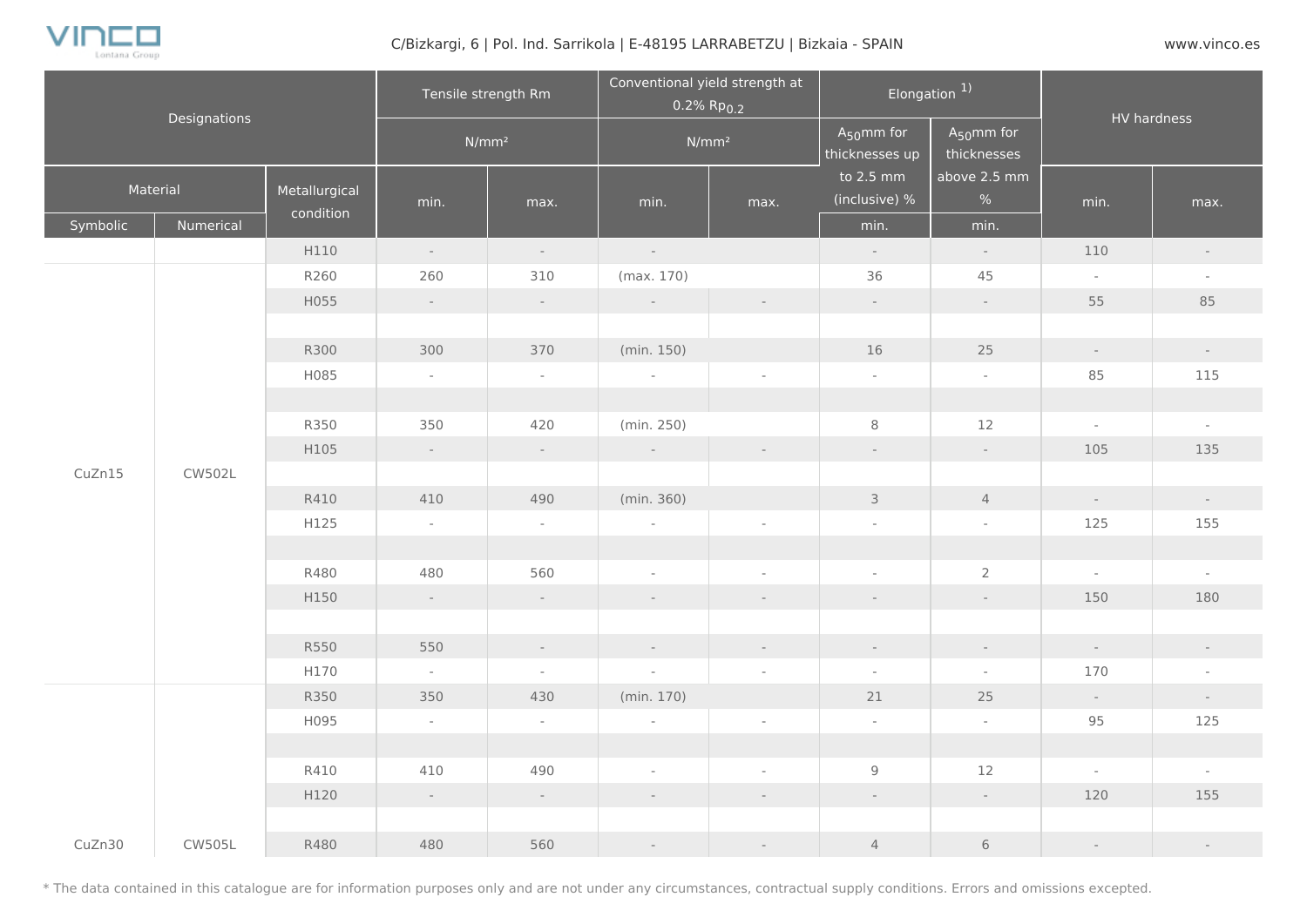

#### C/Bizkargi, 6 | Pol. Ind. Sarrikola | E-48195 LARRABETZU | Bizkaia - SPAIN WWW.vinco.es

| Designations |               | Tensile strength Rm        |                | Conventional yield strength at<br>$0.2\%$ Rp <sub>0.2</sub> |                          | Elongation $1$ |                                             | HV hardness                    |                          |                          |
|--------------|---------------|----------------------------|----------------|-------------------------------------------------------------|--------------------------|----------------|---------------------------------------------|--------------------------------|--------------------------|--------------------------|
|              |               |                            |                | $N/mm^2$                                                    | $N/mm^2$                 |                | $A_5$ <sub>0</sub> mm for<br>thicknesses up | $A_{50}$ mm for<br>thicknesses |                          |                          |
| Material     |               | Metallurgical<br>condition | min.           | max.                                                        | min.                     | max.           | to 2.5 mm<br>(inclusive) %                  | above 2.5 mm<br>%              | min.                     | max.                     |
| Symbolic     | Numerical     |                            |                |                                                             |                          |                | min.                                        | min.                           |                          |                          |
|              |               | H150                       | $\sim$         | $\overline{\phantom{a}}$                                    | $\omega$                 | $\sim$         | $\omega$                                    | $\omega$                       | 150                      | 180                      |
|              |               |                            |                |                                                             |                          |                |                                             |                                |                          |                          |
|              |               | R550                       | 550            | 640                                                         | $\overline{\phantom{a}}$ | $\sim$         | $\overline{\phantom{a}}$                    | $\overline{2}$                 | $\sim$                   | $\sim$                   |
|              |               | H170                       | $\sim$ $^{-1}$ | $\sim$                                                      | $\sim$                   | $\sim$         | $\sim$                                      | $\sim$                         | 170                      | 200                      |
|              |               |                            |                |                                                             |                          |                |                                             |                                |                          |                          |
|              |               | R630                       | 630            | $\mathcal{L}$                                               | $\sim$                   | $\sim$         | $\mathcal{L}^{\pm}$                         | $\sim$                         | $\sim$                   | $\sim$                   |
|              |               | H190                       | $\sim$         | $\overline{\phantom{a}}$                                    | $\bar{\phantom{a}}$      | $\sim$         | $\overline{\phantom{a}}$                    | $\sim$                         | 190                      | $\sim$                   |
|              |               | R280                       | 280            | 380                                                         | (max. 170)               |                | 40                                          | 50                             | $\sim$                   | $\sim$                   |
|              |               | H055                       | $\sim$         | $\sim$                                                      | $\sim$                   |                | $\overline{\phantom{a}}$                    | $\sim$                         | 55                       | 90                       |
|              |               |                            |                |                                                             |                          |                |                                             |                                |                          |                          |
|              |               | R350                       | 350            | 430                                                         | (min. 170)               |                | 23                                          | 31                             | $\mathcal{L}$            | $\sim$                   |
|              |               | H095                       | $\sim$         | $\sim$                                                      | $\sim$                   |                | $\sim$                                      | $\sim$                         | 95                       | 125                      |
| CuZn33       | CW506L        |                            |                |                                                             |                          |                |                                             |                                |                          |                          |
|              |               | R420                       | 420            | 500                                                         | (min. 300)               |                | $6\,$                                       | 13                             | $\sim$                   | $\sim$                   |
|              |               | H125                       | $\sim$         | $\sim$                                                      | $\sim$                   |                | $\overline{\phantom{a}}$                    | $\overline{\phantom{a}}$       | 126                      | 155                      |
|              |               |                            |                |                                                             |                          |                |                                             |                                |                          |                          |
|              |               | R500                       | 500            | $\overline{\phantom{a}}$                                    | (min.450)                |                | $\bar{\phantom{a}}$                         | $\overline{\phantom{a}}$       | $\sim$                   | $\overline{\phantom{a}}$ |
|              |               | H155                       | $\sim$         | $\sim$                                                      | $\sim 10^{-10}$          |                | $\sim$                                      | $\sim$                         | 155                      | $\sim$                   |
|              |               | R300                       | 300            | 370                                                         | (max. 180)               |                | 38                                          | 46                             | $\sim$                   | $\sim$                   |
|              |               | H055                       | $\sim$         | $\sim$                                                      | $\sim 10^{-11}$          |                | $\mathcal{L}^{\pm}$                         | $\omega_{\rm{eff}}$            | 55                       | 95                       |
|              |               |                            |                |                                                             |                          |                |                                             |                                |                          |                          |
|              |               | R350                       | 350            | 440                                                         | (min. 170)               |                | 19                                          | 28                             | $\overline{\phantom{a}}$ | $\sim$                   |
|              |               | H095                       | $\sim$         | $\sim$                                                      | $\sim$                   |                | $\overline{\phantom{a}}$                    | $\sim$                         | 95                       | 125                      |
|              |               |                            |                |                                                             |                          |                |                                             |                                |                          |                          |
| CuZn37       | <b>CW508L</b> | R410                       | 410            | 490                                                         | (min. 300)               |                | 8                                           | 12                             | $\sim$                   | $\overline{\phantom{a}}$ |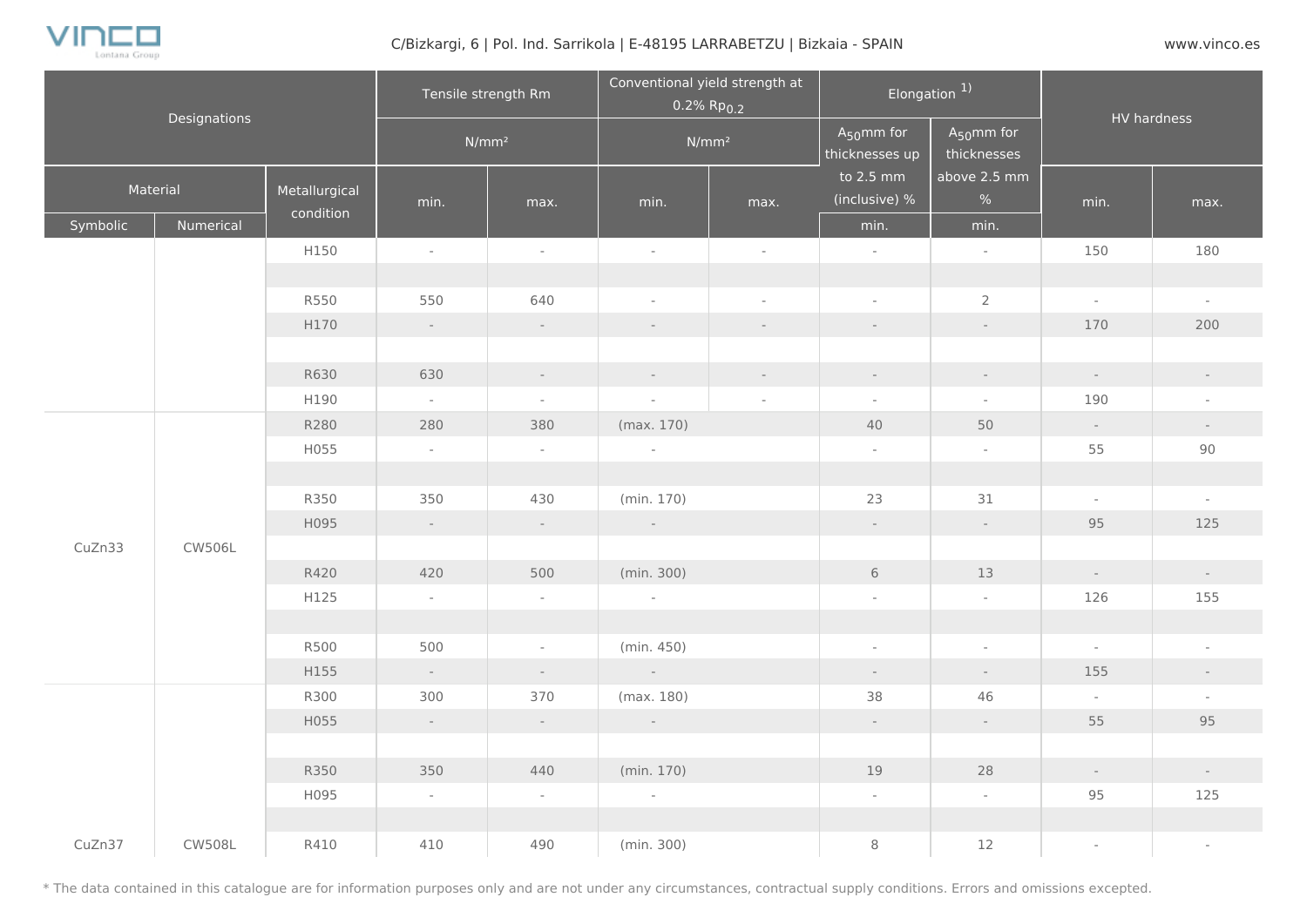

#### C/Bizkargi, 6 | Pol. Ind. Sarrikola | E-48195 LARRABETZU | Bizkaia - SPAIN WWW.vinco.es

| Designations |               | Tensile strength Rm        |                |                          | Conventional yield strength at<br>$0.2\%$ Rp <sub>0.2</sub> |          | Elongation <sup>1)</sup>          |                                | HV hardness   |                     |
|--------------|---------------|----------------------------|----------------|--------------------------|-------------------------------------------------------------|----------|-----------------------------------|--------------------------------|---------------|---------------------|
|              |               |                            |                | $N/mm^2$                 |                                                             | $N/mm^2$ | $A_{50}$ mm for<br>thicknesses up | $A_{50}$ mm for<br>thicknesses |               |                     |
| Material     |               | Metallurgical<br>condition | min.           | max.                     | min.                                                        | max.     | to 2.5 mm<br>(inclusive) %        | above 2.5 mm<br>%              | min.          | max.                |
| Symbolic     | Numerical     |                            |                |                          |                                                             |          | min.                              | min.                           |               |                     |
|              |               | H120                       | $\sim$         | $\sim$                   | $\sim$                                                      |          | $\sim$                            | $\sim$                         | 120           | 155                 |
|              |               |                            |                |                          |                                                             |          |                                   |                                |               |                     |
|              |               | R480                       | 480            | 560                      | (min.430)                                                   |          | $\mathcal{E}$                     | $\sim$                         | $\sim$        | $\mathcal{L}^{\pm}$ |
|              |               | H150                       | $\sim$         | $\sim$                   | $\omega$                                                    |          | $\sim$                            | $\overline{\phantom{a}}$       | 150           | 180                 |
|              |               |                            |                |                          |                                                             |          |                                   |                                |               |                     |
|              |               | R550                       | 550            | $\sim$                   | (min. 500)                                                  |          | $\omega$                          | $\sim$                         | $\sim$        | $\omega$            |
|              |               | H170                       | $\sim$ $^{-1}$ | $\omega_{\rm c}$         | $\sim 10^{-1}$                                              |          | $\omega_{\rm c}$                  | $\sim$                         | 170           | $\sim$              |
|              |               | R340                       | 340            | 420                      | (max. 240)                                                  |          | 33                                | 43                             | $\sim$        | $\mathcal{L}$       |
|              |               | H075                       | $\sim$         | $\sim$                   | $\sim$                                                      |          | $\omega_{\rm c}$                  | $\sim$                         | 75            | 110                 |
|              |               |                            |                |                          |                                                             |          |                                   |                                |               |                     |
|              |               | R400                       | 400            | 480                      | (min. 200)                                                  |          | 14                                | 23                             | $\sim$        | $\sim$              |
|              |               | H110                       | $\sim$         | $\sim$                   | $\sim$                                                      |          | $\overline{\phantom{a}}$          | $\sim$                         | 110           | 140                 |
| CuZn38Pb2    | <b>CW608N</b> |                            |                |                          |                                                             |          |                                   |                                |               |                     |
|              |               | R470                       | 470            | 550                      | (min. 390)                                                  |          | $6\,$                             | 12                             | $\mathcal{L}$ | $\omega$            |
|              |               | H140                       | $\sim$         | $\sim$                   | $\sim$                                                      |          | $\omega_{\rm c}$                  | $\sim$                         | 140           | 170                 |
|              |               |                            |                |                          |                                                             |          |                                   |                                |               |                     |
|              |               | R640                       | 540            | $\sim$                   | (min. 490)                                                  |          | $\sim$                            | $\sim$                         | $\sim$        | $\sim$              |
|              |               | H165                       | $\sim$         | $\overline{\phantom{a}}$ | $\sim$                                                      |          | $\sim$                            | $\sim$                         | 165           | $\sim$              |
|              |               | R360                       | 360            | 440                      | (max. 270)                                                  |          | 30                                | 40                             | $\sim$        | $\equiv$            |
|              |               | H090                       | $\sim$         | $\sim$                   | $\sim$                                                      |          | $\overline{\phantom{a}}$          | $\overline{\phantom{a}}$       | 90            | 120                 |
|              |               |                            |                |                          |                                                             |          |                                   |                                |               |                     |
|              |               | R420                       | 420            | 600                      | (min. 270)                                                  |          | 12                                | 20                             | $\sim$        | $\sim$              |
|              |               | H120                       | $\sim$         | $\sim$                   | $\sim$ $-$                                                  |          | $\sim$                            | $\sim$                         | 120           | 150                 |
| CuZn39Pb2    | CW612N        |                            |                |                          |                                                             |          |                                   |                                |               |                     |
|              |               | R490                       | 490            | 570                      | (min. 420)                                                  |          | $\sim$                            | $\mathsf 9$                    | $\sim$        | $\sim$              |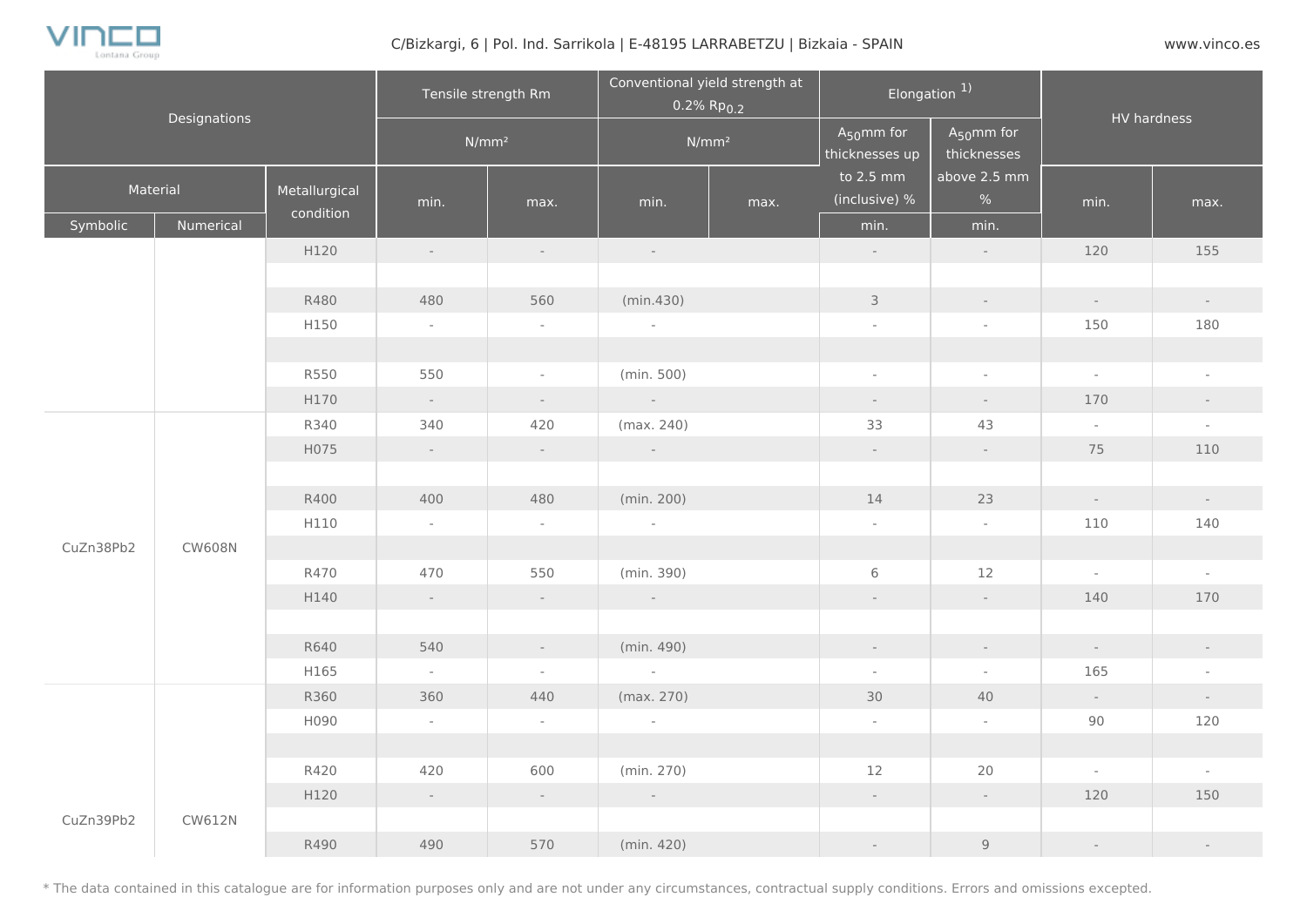

#### C/Bizkargi, 6 | Pol. Ind. Sarrikola | E-48195 LARRABETZU | Bizkaia - SPAIN www.vinco.es

| <b>Designations</b> |           | Tensile strength Rm<br>N/mm <sup>2</sup> |                          | Conventional yield strength at<br>$0.2\%$ Rp <sub>0.2</sub><br>N/mm <sup>2</sup> |                | Elongation <sup>1)</sup>          |                                | HV hardness          |        |        |
|---------------------|-----------|------------------------------------------|--------------------------|----------------------------------------------------------------------------------|----------------|-----------------------------------|--------------------------------|----------------------|--------|--------|
|                     |           |                                          |                          |                                                                                  |                | $A_{50}$ mm for<br>thicknesses up | $A_{50}$ mm for<br>thicknesses |                      |        |        |
| Material            |           | Metallurgical                            | min.                     | max.                                                                             | min.           | max.                              | to 2.5 mm<br>(inclusive) %     | above 2.5 mm<br>$\%$ | min.   | max.   |
| Symbolic            | Numerical | condition                                |                          |                                                                                  |                |                                   | min.                           | min.                 |        |        |
|                     |           | H150                                     | $\overline{a}$           | $\overline{\phantom{a}}$                                                         | $\overline{a}$ |                                   | $\overline{\phantom{a}}$       | $\sim$               | 150    | 180    |
|                     |           |                                          |                          |                                                                                  |                |                                   |                                |                      |        |        |
|                     |           | R560                                     | 560                      | $\sim$                                                                           | (min. 510)     |                                   | $\overline{\phantom{a}}$       | $\sim$               | $\sim$ | $\sim$ |
|                     |           | H175                                     | $\overline{\phantom{a}}$ | $-$                                                                              | $-$            |                                   | $\qquad \qquad -$              | $-$                  | 175    | $\sim$ |

NOTE - The numbers in brackets are not standard requirements, they are given for information purposes only.

1) The values shown are for guidance purposes and are based on EN1652 and EN1654. For CuZn15 and CuZn30, the elongation values are in accordance with EN1652, thicknesses range from above 0.25mm to 1mm inclusive.

#### Finishes

#### **BARE MATERIAL**

The strips must be clean and free of detrimental defects, which must be specified by agreement between the customer and the supplier when requesting the quote and in the order. Normally, a small residual layer of lubricant is left on cold-rolled products, which is authorised unless otherwise specified.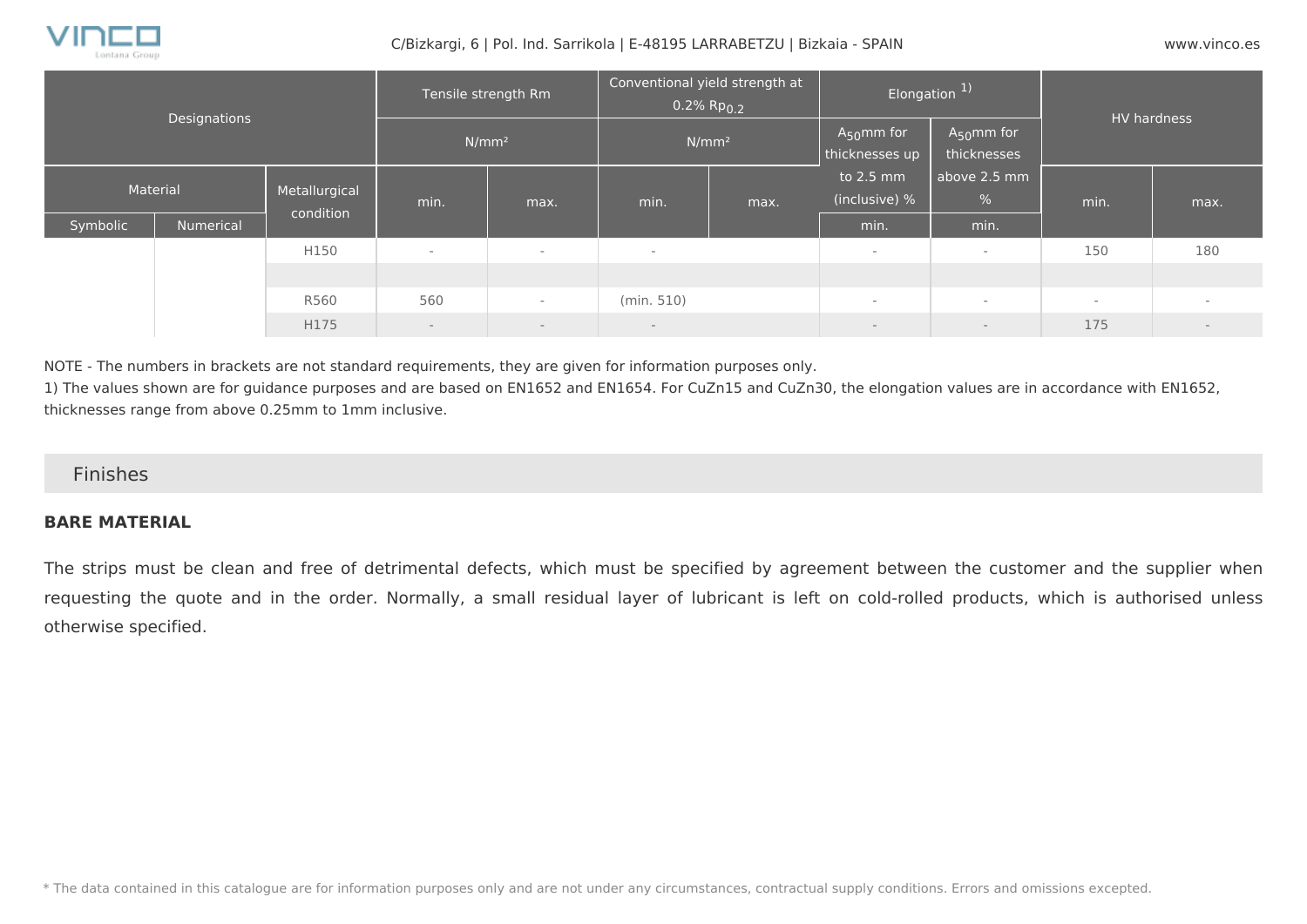

#### **ROUGHNESS EN 1654**

This must be agreed between the customer and the supplier when requesting the quote and confirming the order.

#### **SURFACE CONDITION EN 13599**

The strips must be clean and free of detrimental defects, which must be specified by agreement between the customer and the supplier in the request for quotes and in the order. Normally, a small residual layer of lubricant is left on cold-drawn products, and this is acceptable unless otherwise specified. Discolouration is acceptable, provided that it is not detrimental to the use of the product.

#### **TIN COATINGS**

Tin coatings for strips and copper strips and copper alloys:

| Type of coating | Standard |
|-----------------|----------|
| Electrolytic    | EN 14436 |
| Hot dip         | EN 13148 |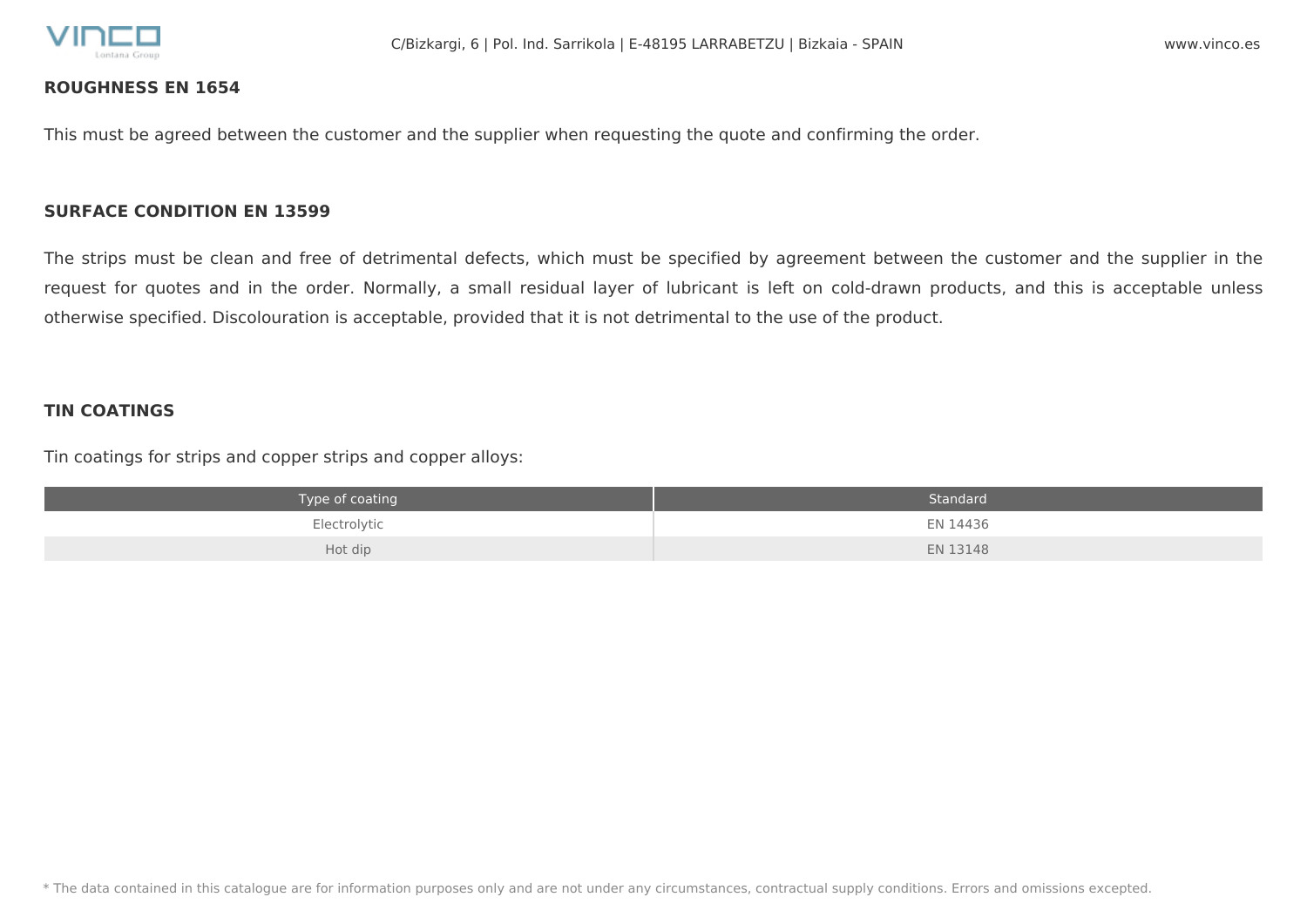

#### **ELECTROLYTIC EN 14436**

#### ELECTROLYTIC TIN PROCESS TYPES AND TYPES OF TIN COATINGS AND TIN ALLOYS EN 14436

| Process                                            | Description                                                                                                                                                                                                                                                                                                                                                |
|----------------------------------------------------|------------------------------------------------------------------------------------------------------------------------------------------------------------------------------------------------------------------------------------------------------------------------------------------------------------------------------------------------------------|
| Process for matt electrolytic coatings.            | This is the standard finish of a traditional electrolytic bath.                                                                                                                                                                                                                                                                                            |
| Process for bright electrolytic coatings.          | Coatings with a bright appearance are obtained using baths that contain one or more<br>suitable brightening agents (brighteners). Their presence may not be desirable in<br>subsequent melting or soft soldering processes. Furthermore, they may be beneficial for<br>frictional properties (low friction or sliding contacts).                           |
| Process for flow-brightened electrolytic coatings. | Flow-brightened electrolytic coatings are obtained by heating a matt electrolytic coating<br>above its melting point for a few seconds and then cooling it. The coatings preserve their<br>sheen after cooling. In practice, flow brightening is not used for coatings with thicknesses<br>above 5 um (slip risk) or for coatings that are already bright. |

NOTE - Tin electrolytic coatings may experience a spontaneous growth of metallic filaments (the combined effect of humidity and mechanical stresses, for example). This phenomenon is highly undesirable for electrotechnical applications (risk of short circuit). The risk of this occurring can be reduced by flow brightening, using tin-lead alloy coatings or inserting a suitable sublayer.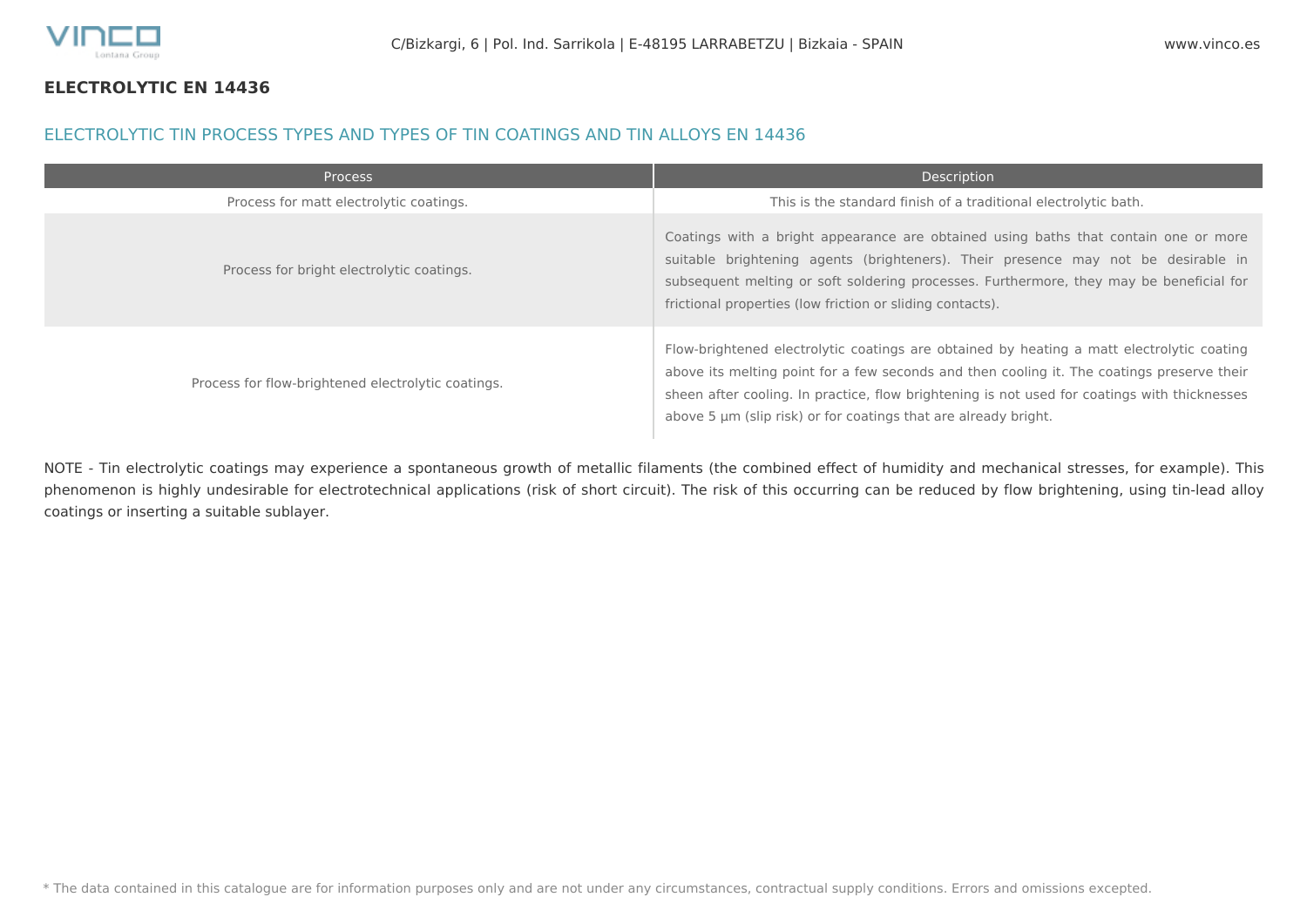#### **TYPES OF STEEL ELECTROLYTIC COATINGS AND TIN ALLOYS ACCORDING TO APPLICABLE EN 14436**

|      | Coating thickness µm | Types of coatings |               |                          |  |  |  |
|------|----------------------|-------------------|---------------|--------------------------|--|--|--|
| min. | max.                 | Sn bright (Snb)   | Sn matt (Snm) | Sn flow-brightened (Snf) |  |  |  |
|      |                      | As                | N/A           | As                       |  |  |  |
| 0.8  | 1.2                  | As                | N/A           |                          |  |  |  |
| 1.5  | 2.5                  | B                 | As            | $B - R$                  |  |  |  |
|      | 4                    | $B - C$           | R             | $B - R$                  |  |  |  |
|      | 6                    | $B - C$           | R             | N/A                      |  |  |  |
|      |                      | $B - C$           | $R - C$       | N/A                      |  |  |  |

NOTE 1: Applications:

- N/A: not applicable
- B: improves the suitability for soft soldering
- $\bullet$  \*: reduces frictional forces
- C: corrosion resistance
- R: reduction of electrical resistance on a contact
- As: improved appearance

NOTE 2: These typical values are for information purposes and can be replaced by agreement between the customer and the supplier.

#### **COMPOSITION OF THE TIN AND TIN ALLOYS EN 14436**

|                                           |                             | Composition in % (mass fraction) |               |  |  |
|-------------------------------------------|-----------------------------|----------------------------------|---------------|--|--|
| Type of coating                           | Designation of the material | Min. Sn                          | Others, total |  |  |
| Sn bright (Snb)                           | Sn99                        | 99                               | Remainder     |  |  |
| Sn matt (Snm) or Sn flow-brightened (Snf) | Sn99.50                     | 99.5                             | Remainder     |  |  |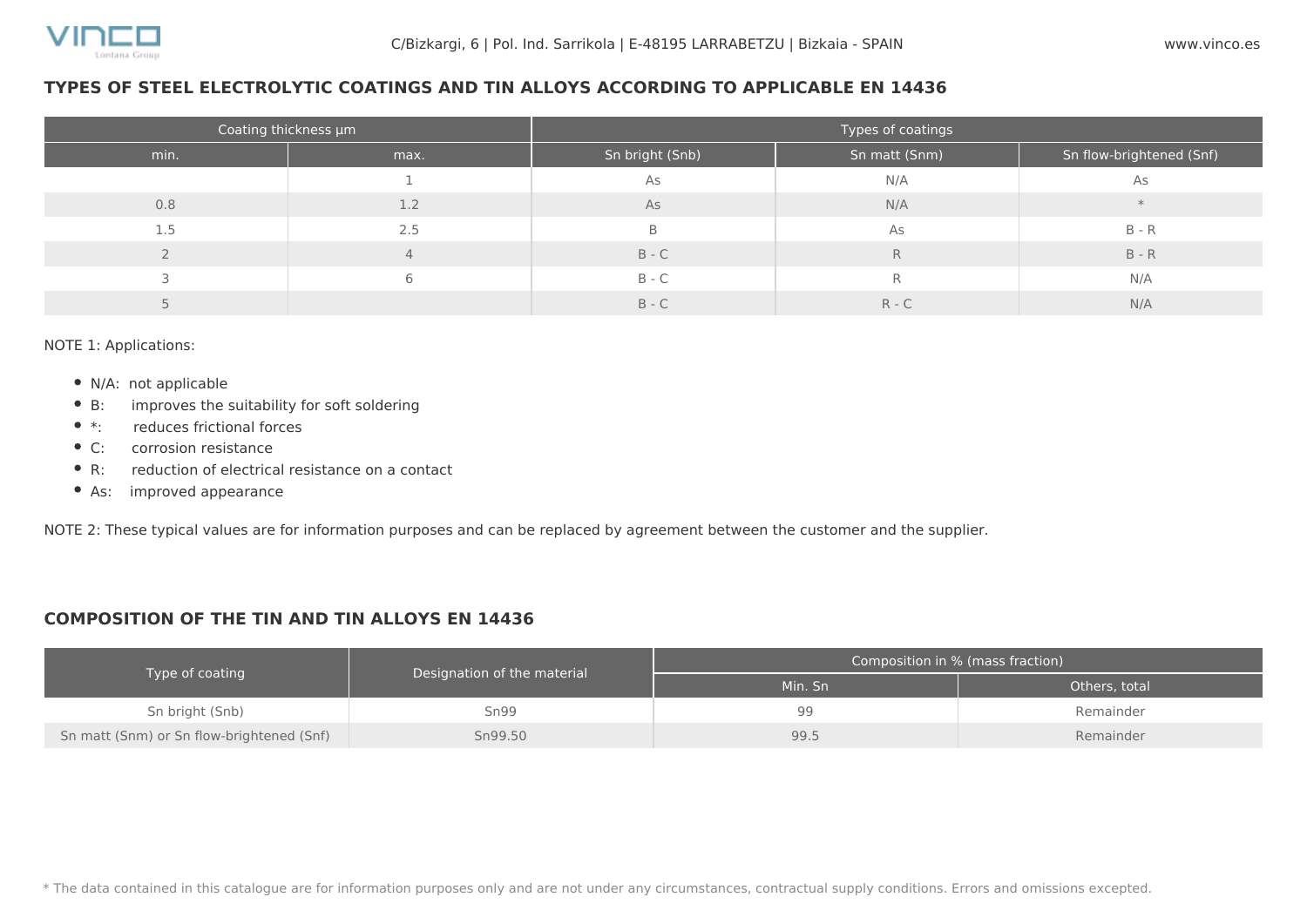

#### **HOT DIP EN 13148**

#### APPEARANCE EN 13148. HOT DIP TINNING

Thicknesses (average values) and preferred thickness ranges for coatings:

| Thickness     | Thickness range |                   |                                                                                     |  |
|---------------|-----------------|-------------------|-------------------------------------------------------------------------------------|--|
| µm            | µm              | Application       |                                                                                     |  |
| average value | from            | up to & including |                                                                                     |  |
| 1.45          | 0.7             | 2.2               | Preventing surface oxidation, decorative<br>appearance, reducing frictional forces. |  |
|               |                 |                   | Preventing surface oxidation, decorative<br>appearance, reducing frictional forces. |  |
| 3.5           | $\bigcap$       | 5                 | Preventing corrosion                                                                |  |
| 5             | 3               |                   | Extending the useful life                                                           |  |
| 7.5           |                 | 10                | To aid soft soldering                                                               |  |
| 10            |                 | 13                | To aid soft soldering                                                               |  |

The appearance depends on the type of liquid film cooling, the type of coating and the technique used to remove excess molten metal. The surface may have a bright or matt appearance, or a combination of both. The appearance of the coating does not affect its suitability. If there are special requirements for the appearance of the coating, these requirements must be agreed at the time of the quote and/or order.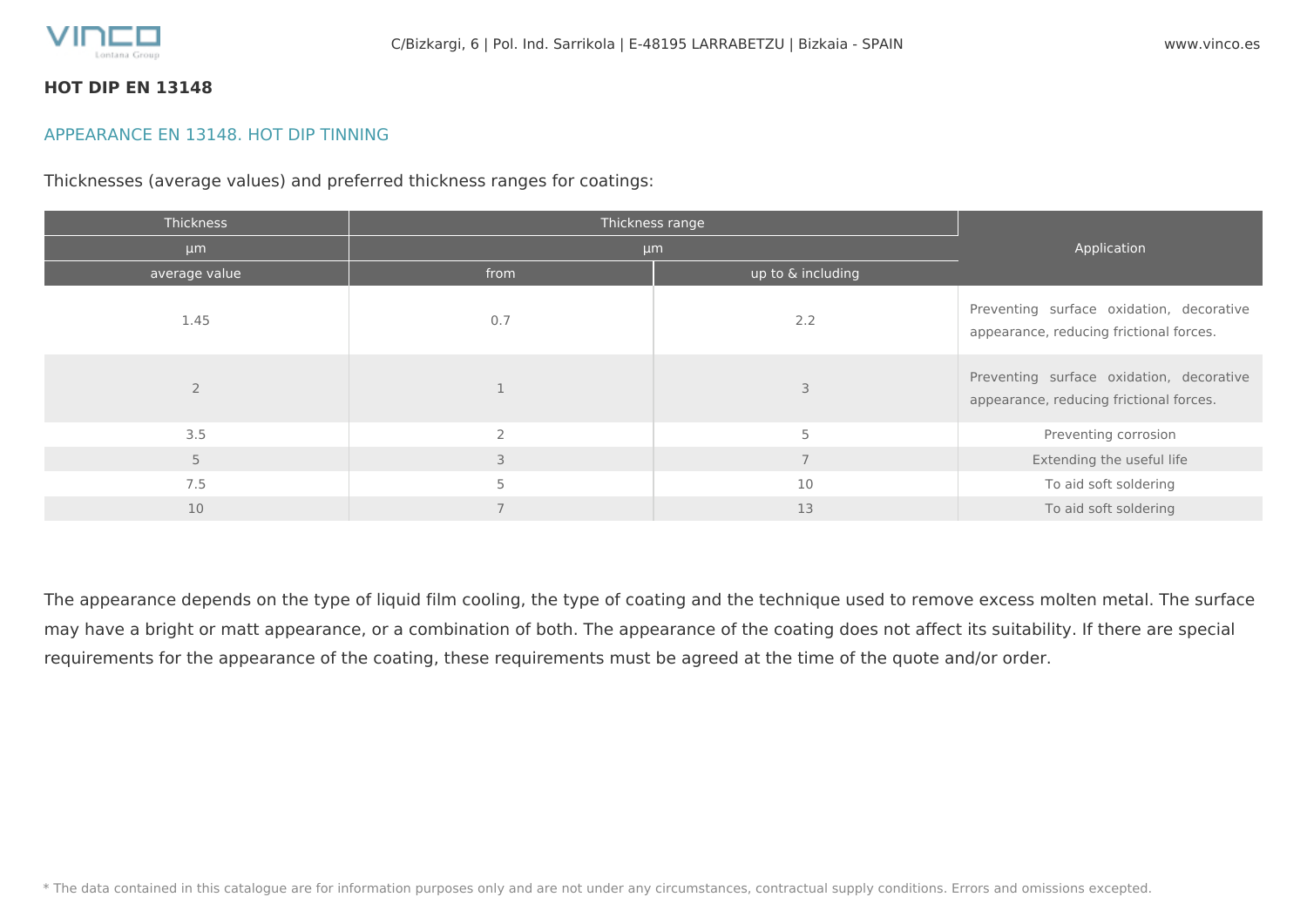

## Tolerances

#### **THICKNESS TOLERANCES EN 13599 / EN 1652**

|            | Nominal thickness |                          |                           | Thickness tolerance for nominal widths according to EN 13599/ EN 1652 |                          |                         |                              |  |  |
|------------|-------------------|--------------------------|---------------------------|-----------------------------------------------------------------------|--------------------------|-------------------------|------------------------------|--|--|
|            | $\leq$            |                          | $10 < \text{and} \le 200$ |                                                                       |                          |                         |                              |  |  |
| $\,>$      |                   | normal (Class A)         | special (Class B)         | $200 < \text{and} \leq 350$                                           | $350 < and \le 700$      | $700 <$ and $\leq 1000$ | $1000 < \text{and} \le 1250$ |  |  |
| $0.05^{1}$ | 0.1               | $\pm 10\%$ <sup>2)</sup> | $\sim$                    | $\overline{\phantom{a}}$                                              | $\sim$                   | $\sim$                  | $\sim$                       |  |  |
| 0.1        | 0.2               | ± 0.010                  | ± 0.007                   | ± 0.015                                                               | $\overline{\phantom{a}}$ | $\sim$                  | $\sim$                       |  |  |
| 0.2        | 0.3               | ± 0.015                  | ± 0.010                   | ± 0.020                                                               | ± 0.03                   | ± 0.04                  | $\sim$                       |  |  |
| 0.3        | 0.4               | ± 0.018                  | ± 0.012                   | ± 0.022                                                               | ± 0.04                   | ± 0.05                  | ± 0.07                       |  |  |
| 0.4        | 0.5               | ± 0.020                  | ± 0.015                   | ± 0.025                                                               | ± 0.05                   | ± 0.06                  | ± 0.08                       |  |  |
| 0.5        | 0.8               | ± 0.025                  | ± 0.018                   | ± 0.030                                                               | ± 0.06                   | ± 0.07                  | ± 0.09                       |  |  |
| 0.8        | 1.2               | ± 0.030                  | ± 0.022                   | ± 0.040                                                               | ± 0.07                   | ± 0.09                  | ± 0.10                       |  |  |
| 1.2        | 1.8               | ± 0.035                  | ± 0.028                   | ± 0.06                                                                | ± 0.08                   | ± 0.10                  | ± 0.11                       |  |  |
| 1.8        | 2.5               | ± 0.045                  | ± 0.035                   | ± 0.07                                                                | ± 0.09                   | ± 0.11                  | ± 0.13                       |  |  |
| 2.5        | 3.2               | ± 0.055                  | ± 0.040                   | ± 0.08                                                                | ± 0.10                   | ± 0.13                  | ± 0.17                       |  |  |
| 3.2        | 4.0               | $\overline{\phantom{a}}$ | $\overline{\phantom{a}}$  | ± 0.10                                                                | ± 0.12                   | ± 0.15                  | ± 0.20                       |  |  |
| 4.0        | 5.0               | $\overline{\phantom{a}}$ | $\sim$                    | ± 0.12                                                                | ± 0.14                   | ± 0.17                  | ± 0.23                       |  |  |
| 5.0        | 6.0               | $\sim$                   | $\sim$                    | ± 0.14                                                                | ± 0.16                   | ± 0.20                  | ± 0.26                       |  |  |

#### Measurements in mm.

1) Including the value 0.05.

 $2) \pm 10\%$  of the nominal thickness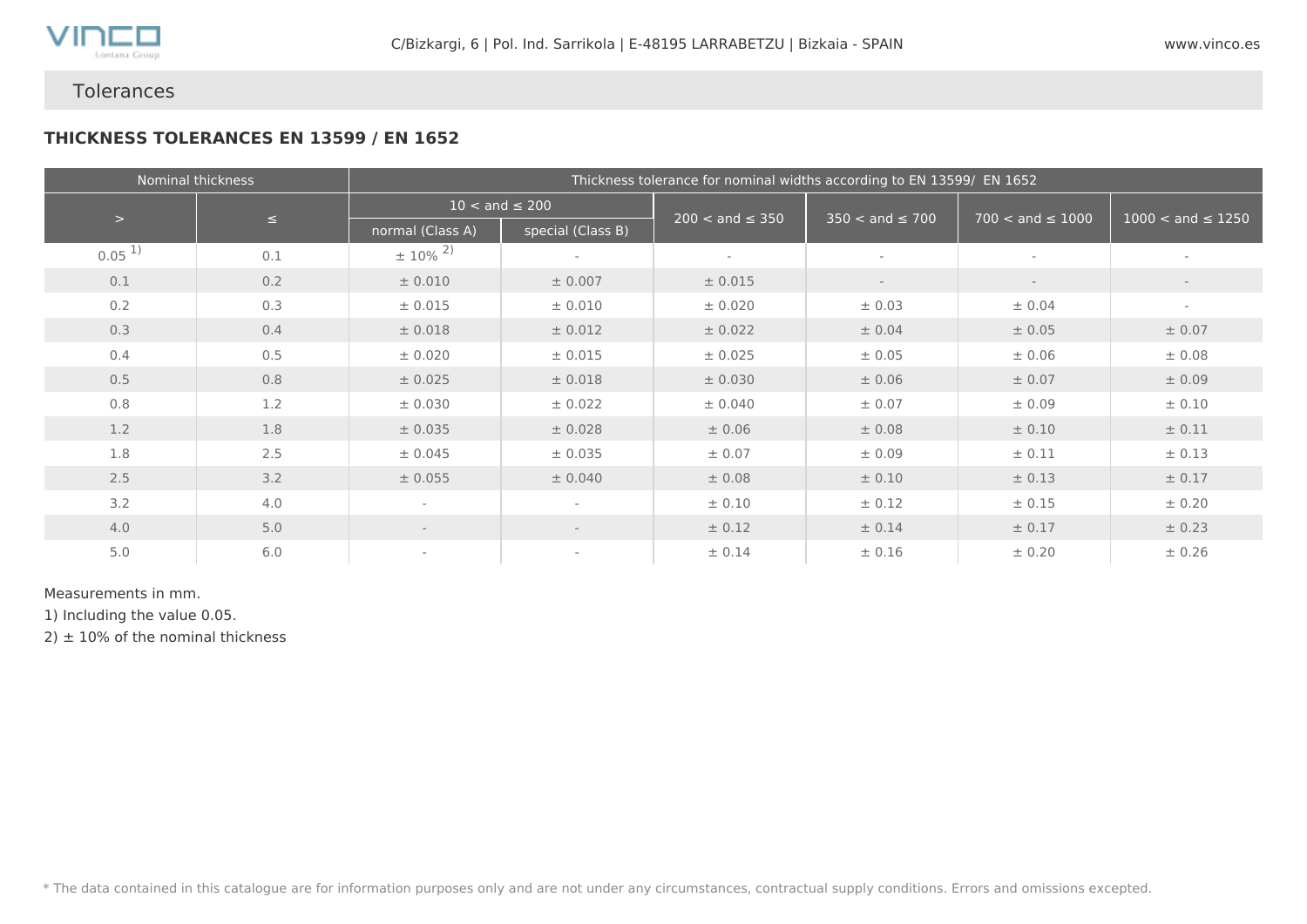

#### **THICKNESS TOLERANCE FOR COATED MATERIAL**

EN 13148. The thickness of the tinned strip must meet the required combination of tolerances for the thickness of the strip (table above) and the range of thicknesses of the coatings ordered, for both sides.

EN 14436. The thickness of the strip prior to tinning must be in accordance with the approximate tolerances given in the table above. The thickness tolerance of the tinned strip must take into account the minimum and maximum thicknesses of the coating.

### **WIDTH TOLERANCES OF THE STRIPS**

| Nominal      | thickness t |                                                                                           | Standard slitting tolerances<br>for VINCO $2$ ) |              |        |                                       |                                         | Width tolerances for nominal widths according to | EN 13599/ EN 1654                        |                                          |                                          |                                                                                                                |   |
|--------------|-------------|-------------------------------------------------------------------------------------------|-------------------------------------------------|--------------|--------|---------------------------------------|-----------------------------------------|--------------------------------------------------|------------------------------------------|------------------------------------------|------------------------------------------|----------------------------------------------------------------------------------------------------------------|---|
| $\epsilon$   | $\leq$      |                                                                                           | $3-15$   15-50                                  | $50-$<br>150 | $>150$ | up to<br>$\delta$<br>includi<br>ng 50 | over<br>50<br>and<br>up to<br>100<br>ve | over<br>100<br>and<br>up to<br>200<br>ve         | over<br>200<br>and<br>up to<br>350<br>ve | over<br>350<br>and<br>up to<br>500<br>ve | over<br>500<br>and<br>up to<br>700<br>ve | over<br>700<br>and<br>up to<br>1250<br>inclusi inclusi inclusi inclusi inclusi inclusi<br>ve                   | 0 |
| $0,1$        |             |                                                                                           |                                                 |              |        |                                       |                                         |                                                  |                                          |                                          |                                          | 0,2 $\frac{0;+0,1}{5^3}$ 0; +0,1 0; +0,1 0; +0,2 0; +0,2 0; +0,3 0; +0,4 0; +0,6 0; +1,0 0; +1,5 0; +2,0       |   |
| 0,2          | 0,4         |                                                                                           |                                                 |              |        |                                       |                                         |                                                  |                                          |                                          |                                          | 0;+0,1 0;+0,1 0;+0,1 0;+0,2 0;+0,2 0;+0,3 0;+0,4 0;+0,6 0;+1,0 0;+1,5 0;+2,0                                   |   |
| 0,4          |             |                                                                                           |                                                 |              |        |                                       |                                         |                                                  |                                          |                                          |                                          | 1 $0;+0,1$ 0; +0,1 $0;+0,2$ 0; +0,2 0; +0,2 0; +0,3 0; +0,4 0; +0,6 0; +1,0 0; +1,5 0; +2,0                    |   |
| $\mathbf{1}$ | 1,5         | $0;+0,2]$ 0; +0,2 0; +0,2 0; +0,3 0; +0,3 0; +0,4 0; +0,5 0; +1,0 0; +1,2 0; +1,5 0; +2,0 |                                                 |              |        |                                       |                                         |                                                  |                                          |                                          |                                          |                                                                                                                |   |
| 1,5          |             |                                                                                           |                                                 |              |        |                                       |                                         |                                                  |                                          |                                          |                                          | 2 reques $\frac{0;+0.2}{6}$ 0; +0,3 $\frac{0;+0.3}{2}$ 0; +0,3 0; +0,4 0; +0,5 0; +1,0 0; +1,2 0; +1,5 0; +2,0 |   |

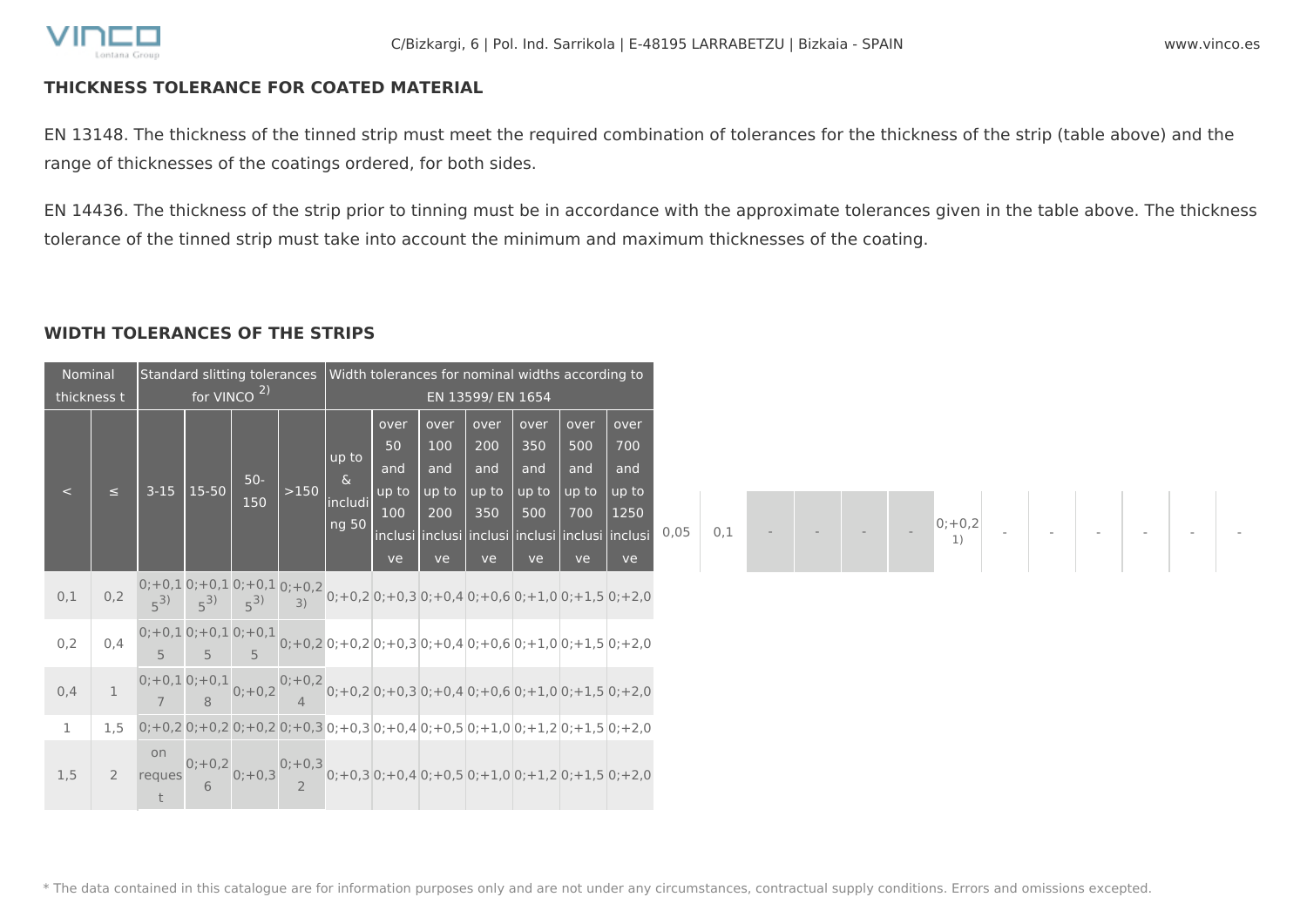

#### C/Bizkargi, 6 | Pol. Ind. Sarrikola | E-48195 LARRABETZU | Bizkaia - SPAIN www.vinco.es

| Nominal    |                                        | Standard slitting tolerances   Width tolerances for nominal widths according to |                                   |                   |        |                                                                                                                    |                                         |                                          |                                          |                                          |                                                                                             |                                           |
|------------|----------------------------------------|---------------------------------------------------------------------------------|-----------------------------------|-------------------|--------|--------------------------------------------------------------------------------------------------------------------|-----------------------------------------|------------------------------------------|------------------------------------------|------------------------------------------|---------------------------------------------------------------------------------------------|-------------------------------------------|
|            | for VINCO <sup>2)</sup><br>thickness t |                                                                                 |                                   | EN 13599/ EN 1654 |        |                                                                                                                    |                                         |                                          |                                          |                                          |                                                                                             |                                           |
| $\epsilon$ | $\leq$                                 | $3 - 15$                                                                        | $15-50$                           | $50-$<br>150      | $>150$ | up to<br>୍ଧ<br>includi<br>ng 50                                                                                    | over<br>50<br>and<br>up to<br>100<br>ve | over<br>100<br>and<br>up to<br>200<br>ve | over<br>200<br>and<br>up to<br>350<br>ve | over<br>350<br>and<br>up to<br>500<br>ve | over<br>500<br>and<br>up to<br>700<br>inclusi inclusi inclusi inclusi inclusi inclusi<br>ve | over<br>700<br>and<br>up to<br>1250<br>ve |
| 2,5        | 3                                      | on<br>t                                                                         | on<br>reques reques<br>$\ddagger$ |                   |        | 0;+0,3 0;+0,3<br>0;+1,0 0;+1,1 0;+1,2 0;+1,5 0;+2,0 0;+2,5 0;+3,0<br>2 5                                           |                                         |                                          |                                          |                                          |                                                                                             |                                           |
| 3          | 5                                      | on                                                                              | on<br>reques reques               |                   |        | $\begin{array}{c c} 0;+0,3 & 0;+0,3 \\ 2 & 5 & 0;+2,0 \end{array}$ 0; +2,3 0; +2,5 0; +3,0 0; +4,0 0; +5,0 0; +6,0 |                                         |                                          |                                          |                                          |                                                                                             |                                           |



Measurements in mm.

1) Including the value t=0.05

2) Other, closer dimensional tolerances are possible under a commercial agreement .

3) Including the value  $t=0,1$ 

#### **LENGTH TOLERANCES 13599**

Length tolerances of thick sheets, thin sheets and strips in cut lengths of up to 5000mm.

| Length              | Nominal thickness             | Length tolerance |
|---------------------|-------------------------------|------------------|
| Without rolling (M) | up to & including 25          | ±50              |
| Fixed length (F)    | 5 and above                   | $0; +10$         |
|                     | over 5 and up to 10 inclusive | $0; +15$         |

#### Measurements in mm.